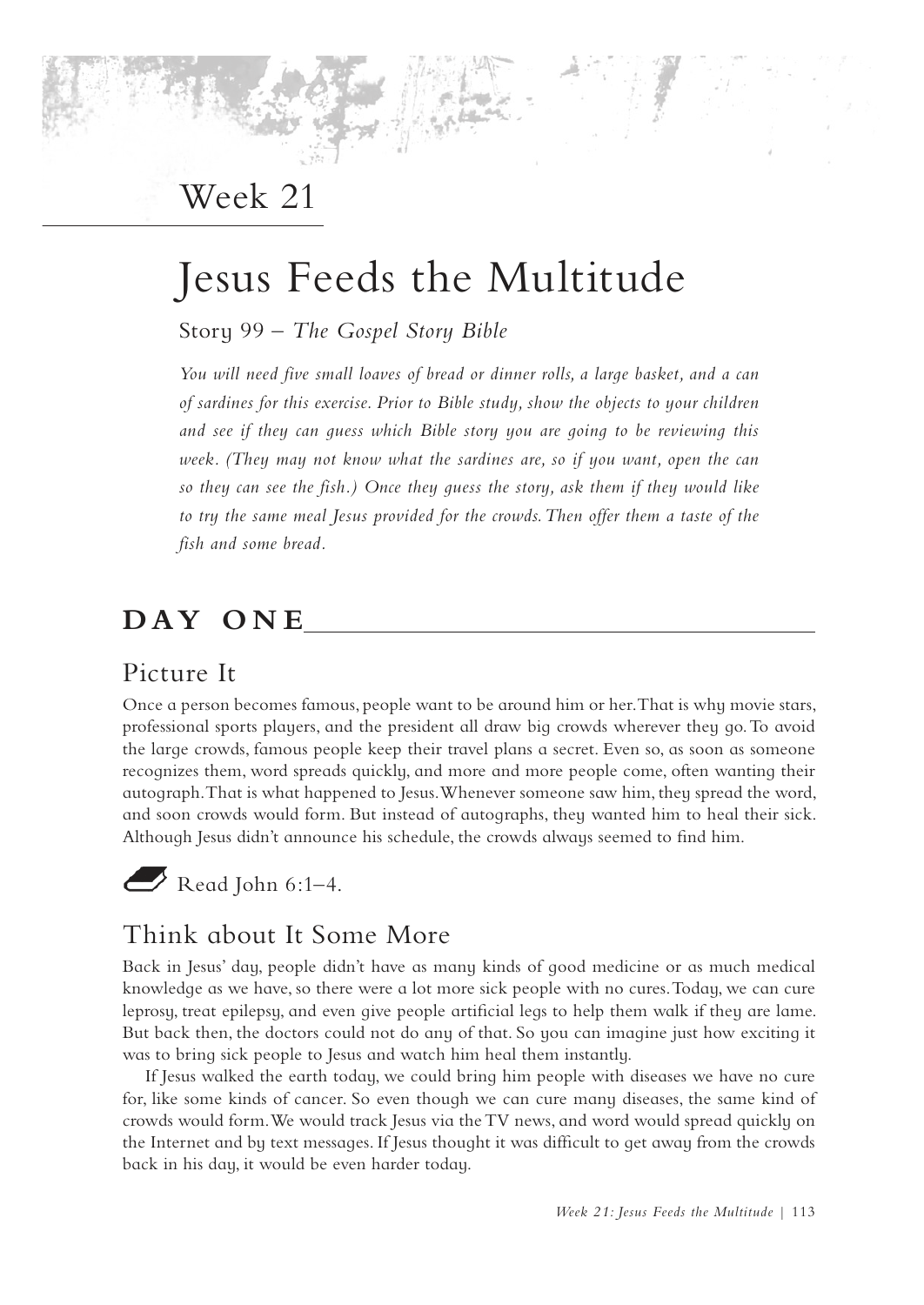#### Talk about It

- **::** Do you remember what the Passover feast is all about? *(The Passover feast was celebrated by Israel to remember the last plague and their ancestors' deliverance from slavery in Egypt. If you remember, they put the blood of a lamb on their doorframes so that the angel of death would "pass over" their house and not kill their firstborn sons.)*
- **::** Why did Jesus go up a mountain or out on a boat when a large crowd was coming? *(Jesus liked to go up mountains or out on a boat when a large crowd was coming because that made it easier for the people to see and hear him.)*
- **::** Why do you think the people were so attracted to Jesus? *(They had never seen anything like what Jesus was doing. Blind people received sight, the lame walked, and the deaf were made to hear. The people hoped that Jesus' miracles were a sign that God was going to deliver them from the Romans, who ruled over them.)*



# Pray about It

Make a list of some of the miracles Jesus did and then praise him for each one and how it showed to everyone that he was the Son of God.

## **DAY TWO**

#### Remember It

What do you remember about yesterday's story? What do you think is going to happen today?

Read John  $6:5-13$ .

## Think about It Some More

John, the disciple who wrote this story, said there were five thousand men present the day Jesus multiplied the fishes and the loaves. But there were also women and children there. That means there could have been as many as ten or fifteen thousand people on the hillside. How did Jesus multiply such a small amount of food to satisfy the hunger of more than fifteen thousand people—and still have twelve baskets full of leftovers? Did the two fish and five barley loaves suddenly grow into two giant fish and five enormous loaves of bread? Or did the two fish suddenly turn into twenty thousand fish as Jesus lifted up his hands to pray?

The Bible doesn't describe exactly how Jesus did it, but it would have been fun to sit there and watch. Whatever way it happened, this miracle shows us that Jesus had the power to create—the same power he used when he created the world.

### Talk about It

**::** How do you think the fish and bread grew to feed all the people? *(Parents, this is just a fun question. We really don't know how it happened. Give each of your children a chance to talk about how they think it happened.)*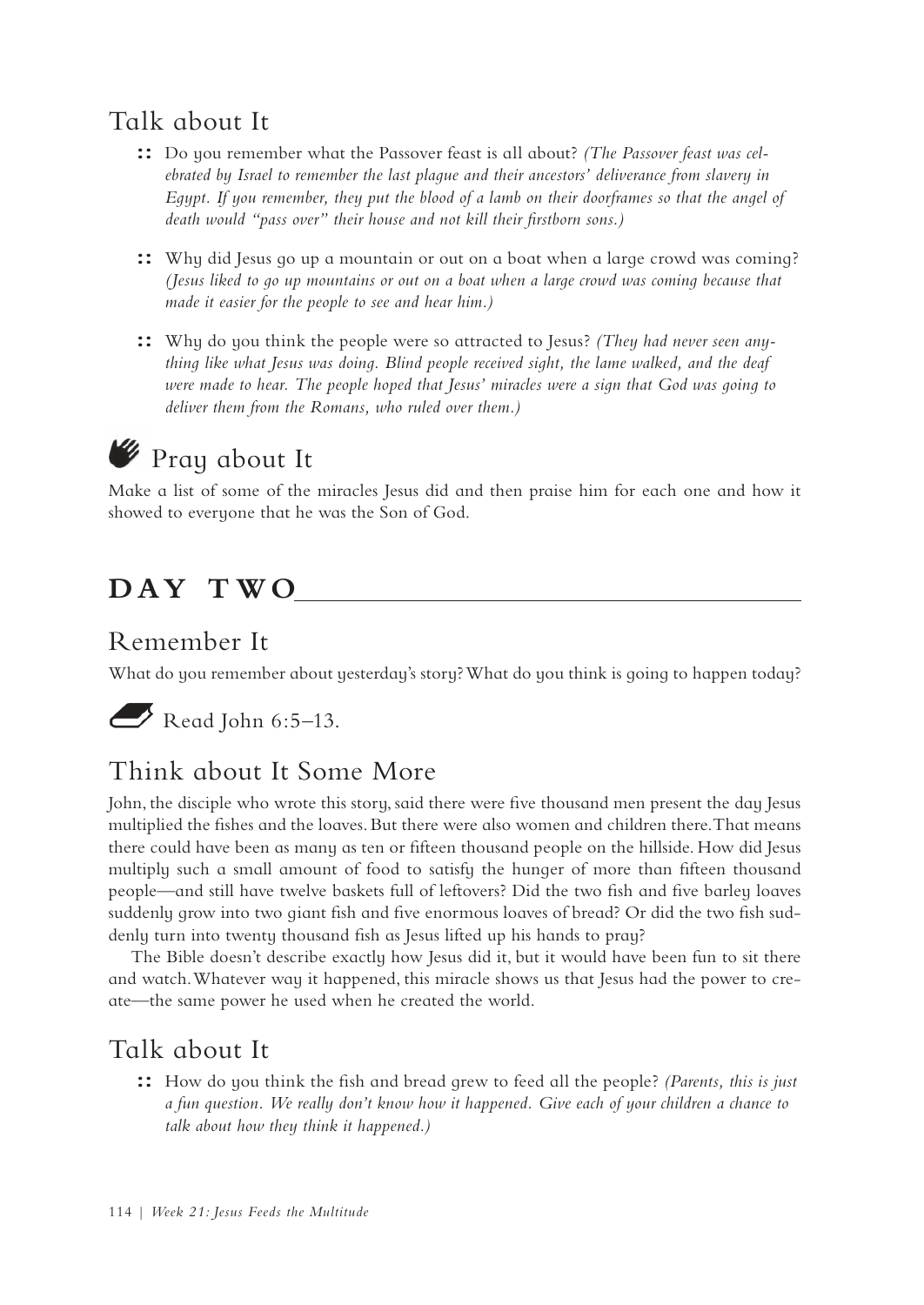- **::** How could Jesus multiply the fish and the loaves to feed so many people? *(Parents, draw out your children to see if they remember that Jesus was actually the one who created the world [see Colossians 1:16]. If Jesus could create the world from nothing, then multiplying the fish and loaves would've been no big deal.)*
- **::** How can this story help build our faith? *(At times, we might find ourselves in what seem like impossible situations. Knowing that God is all-powerful and that he loves to help us in our time of need builds faith. In the past he has worked in power to help people. This can encourage us to pray and ask God for help.)*
- **::** How should God's provision for the five thousand men and their families encourage us as we trust God for the food we need? *(This story helps us to see that God can and will provide all of our needs.)*



## Pray about It

Praise Jesus for his mighty power, which could create the world and multiply the fishes and the loaves of bread.

## **DAY THREE**

#### Connect It to the Gospel

Today is the day we connect this week's Bible story to the gospel. The gospel is the life, death, and resurrection of Jesus for our salvation. Can anyone guess how our story this week looks forward to or back at the gospel?



### Think about It Some More

When the people saw Jesus multiply the fishes and the loaves, they thought he was the Messiah, the promised deliverer whom they thought would lead them to victory over their Roman overlords. That was why they wanted to make Jesus king. When they called Jesus the prophet who was to come into the world, they were remembering a prophecy Moses had given.

In Deuteronomy, Moses said, "The LORD your God will raise up for you a prophet like me from among you, from your brothers—it is to him you shall listen. . . . I will raise up for them a prophet like you from among their brothers. And I will put my words in his mouth, and he shall speak to them all that I command him" (Deuteronomy 18:15, 18). The people were correct: Jesus *was* the prophet Moses had talked about. But he didn't come to deliver the Jews from the rule of the Romans. Jesus came to save his people from greater enemies—sin and death. He came to give them peace in heaven forever, not just peace on earth from Rome.

### Talk about It

**::** When the people saw Jesus multiply the fishes and the loaves, what did they want to do with Jesus? *(When they saw Jesus multiply the fishes and the loaves they believed Jesus was a great prophet and wanted to make him king so he could deliver Israel from the Romans.)*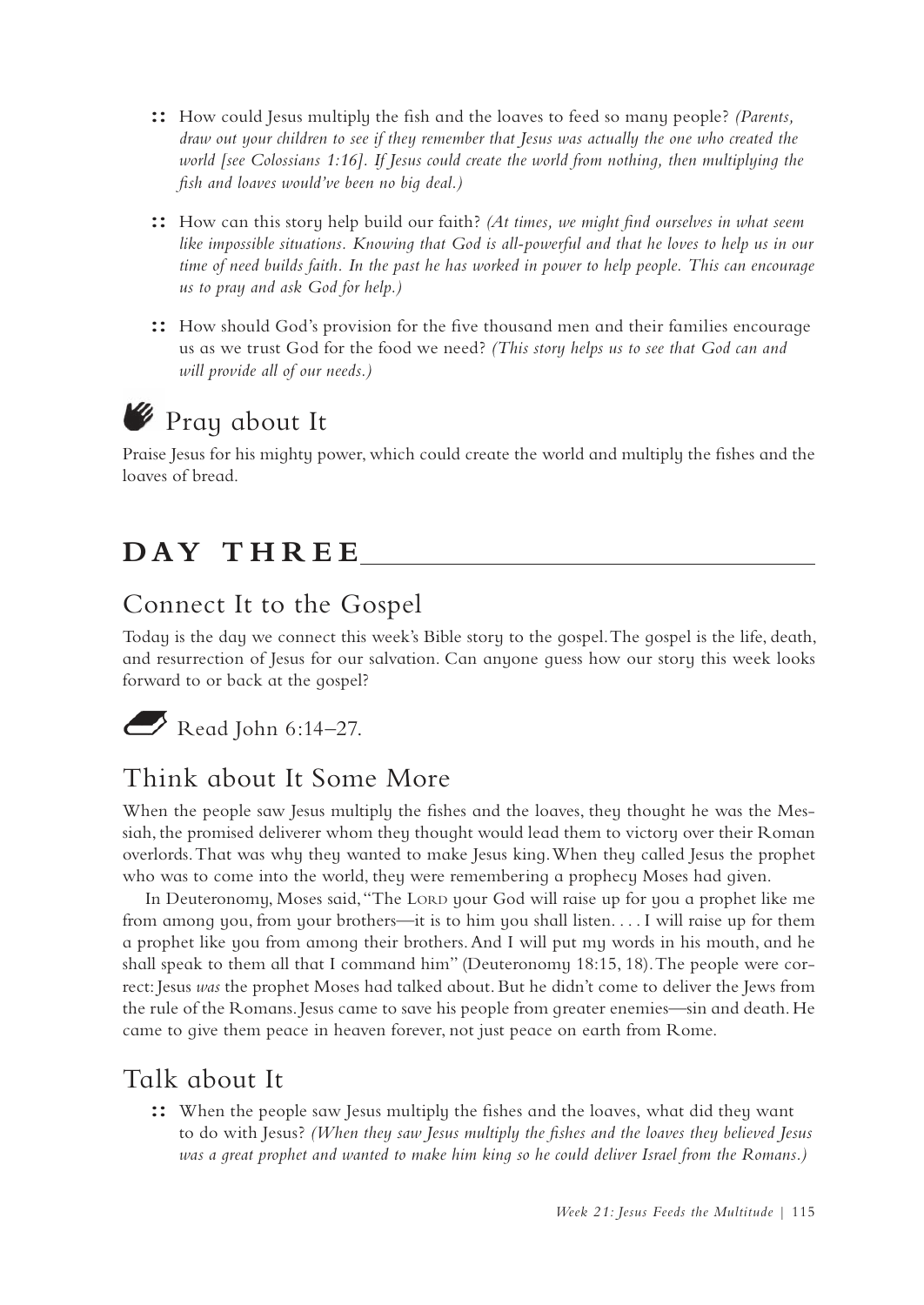- **::** Why didn't Jesus want the people to make him king? *(Jesus didn't come to earth to rule as an earthly king to save them from an earthly enemy. Jesus came to be their heavenly king and to destroy sin and death so that everyone who believes in him can live forever.)*
- **::** If you were there to see Jesus multiply the fishes and the loaves, what do you think you would have done? *(We all would have joined the crowd and wanted to make Jesus our king. Making Jesus king was not a bad response; it was a good one. It was just that the people didn't understand that Jesus had come to give them so much more than earthly freedom and treasure. Jesus had come to give them heavenly treasure and freedom from sin.)*



Ask God to help you love Jesus and heaven more than riches here on earth.

## **DAY FOUR**

#### Remember It

What has God been teaching you this week through our Bible story?

Read John  $6:28-40$ .

#### Think about It Some More

It seems amazing that Jesus could feed upwards of fifteen thousand people with only two fish and five small barley loaves. But that is not as amazing as Jesus saving an uncountable multitude (Revelation 7:9) of lost people by dying on the cross for their sins. The feeding of the crowd is meant to be a picture for us of something more special. It is meant to show us that Jesus can provide all we need. Not just what we need to live here on earth, but all that we need to live forever in heaven. That is why Jesus called himself the bread of life. Jesus will rescue all of God's children, not losing even one person whom God had planned to save. We have a great hope. If we believe in Jesus, he will save us. That is God's promise.

### Talk about It

- **::** KIDS, ask your parents to tell you how God has met their needs
- $\bullet$  through the years.

*(Parents, share a story in which God has provided for you when you really needed something.)*

- **::** What answer did Jesus give to the people who asked, "What must we do?" *(Jesus told them that they should believe in the one whom God had sent.)*
- **::** Who is the one God sent? *(Jesus)*
- **::** Who did Jesus say will rise on the last day (v. 40)? *(Parents, if you have younger children who are not strong readers, reread verse 40 and have them raise their hands when they hear the answer: "everyone who looks on the Son and believes in him.")*